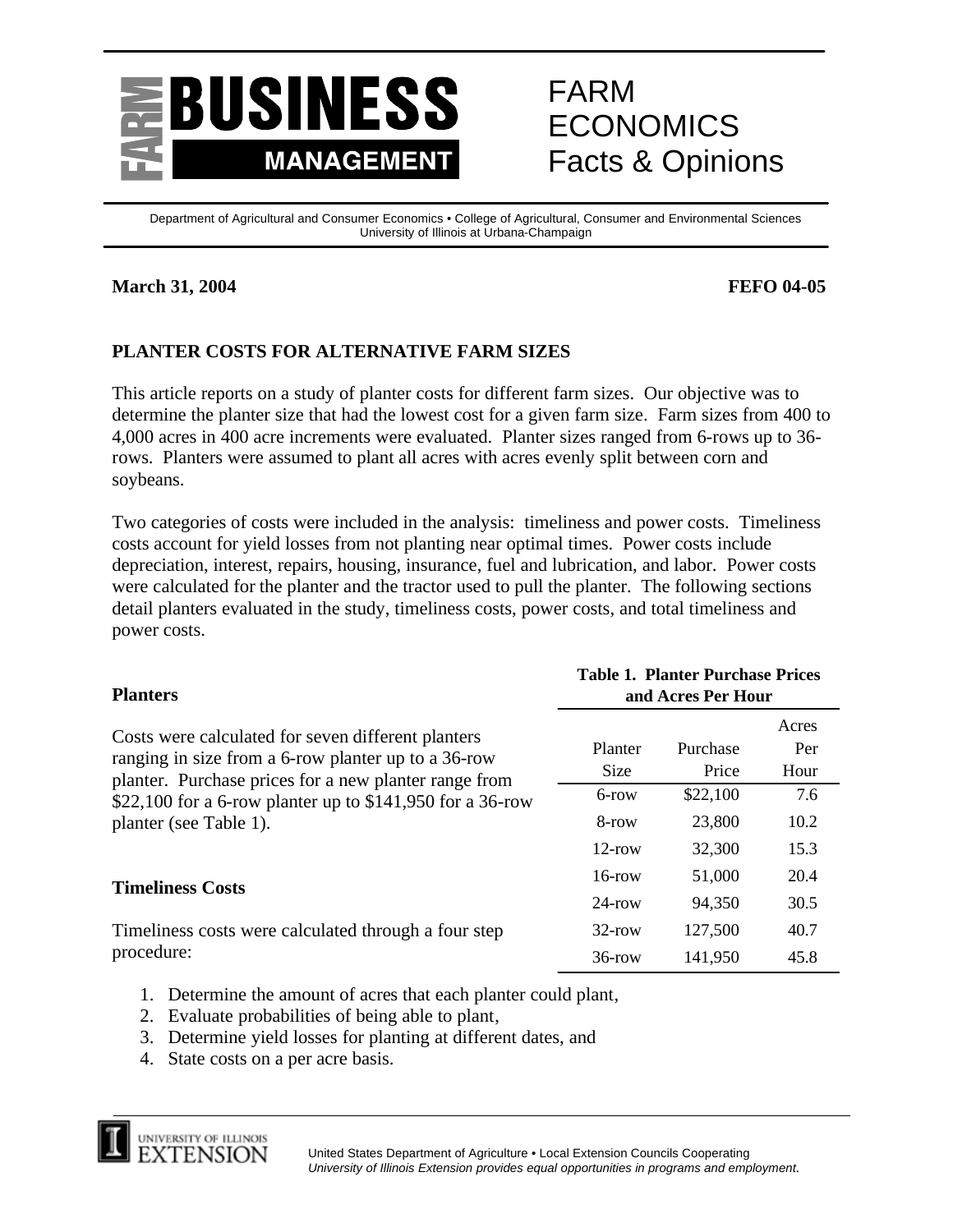**Determine acres planted:** Acres that each planter could plant were determined using an average speed of six miles per hour and a field efficiency of 70%. The 70% field efficiency means that the planter is operated in the field at 6 miles per hour 70% of the time. Field efficiency of less than 100% account for turning the planter at the end of rows, planting end rows, filling the planter, and stopping for some other reasons. Based on these assumptions, acres per hour were calculated using *Machinery Economics*, a Microsoft Excel spreadsheet available for download in the *FAST* section of *farmdoc*

([http://www.farmdoc.uiuc.edu/fasttools/index.htm](http://www.farmdoc.uiuc.edu/fasttools/index.html)l). Estimates range from 7.6 acres per hour for a 6-row planter up to 45.8 acres per hour for a 36-row planter (Table 1).

Planters were assumed to be operated twelve hours per day. Acre per hour estimates shown in Table 1 can be multiplied by twelve to arrive at acres per day used to calculate timeliness costs. A 12-row planter, for example, can plant 15.3 acres per hour (see Table 1). This planter will plant 184 acres in twelve hours (15.3 acres per hour x 12 hours).

**Evaluate probabilities of being able to plant:** We next evaluated the probability of being able to plant on respective days. This was accomplished by using workday probabilities. Workday probabilities are based on historical data and indicate the chance of completing work on a given day. A workday probability of 26% means that 26% of the time work will be completed on a given day while 74% of the time field work can not be completed. Workday probabilities were taken from those included in the *Machinery Economics* spreadsheet for central Illinois. Workday probabilities for central Illinois are 26% between April  $20<sup>th</sup>$  and April  $24<sup>th</sup>$ , 36% between April  $25<sup>th</sup>$  and May 8<sup>th</sup>, and 28% between May 9<sup>th</sup> and May 15<sup>th</sup>.

Workday probabilities were used to calculate the average amount planted for each of the planter and farm size categories. Planting was assumed to begin on April  $20<sup>th</sup>$ . Average amounts were calculated for each day up to June  $30<sup>th</sup>$ . If acres could not be planted by June  $30<sup>th</sup>$ , it was assumed that the acres were prevented from being planted.

| Rows on |     |     |                |                | <b>Acres Planted</b> |                |        |          |          |      |
|---------|-----|-----|----------------|----------------|----------------------|----------------|--------|----------|----------|------|
| Planter | 400 | 800 | 1200           | 1600           | 2000                 | 2400           | 2800   | 3200     | 3600     | 4000 |
|         |     |     |                |                | Percent of Time      |                |        |          |          |      |
| 6       | 95  | 30  | $\overline{c}$ | 0              | $\theta$             | 0              | $_{0}$ | 0        | 0        | 0    |
| 8       | 98  | 62  | 18             | $\overline{2}$ | $\Omega$             | $\theta$       | 0      | $\Omega$ | 0        |      |
| 12      | 99  | 95  | 62             | 30             | 9                    | $\overline{2}$ | 0      | $\theta$ | $\theta$ |      |
| 16      | 99  | 98  | 88             | 62             | 46                   | 18             | 9      | 2        | 0        |      |
| 24      | 99  | 99  | 98             | 95             | 88                   | 62             | 46     | 30       | 18       | Q    |
| 32      | 99  | 99  | 99             | 98             | 95                   | 88             | 77     | 62       | 62       | 46   |
| 36      | 99  | 99  | 99             | 98             | 95                   | 95             | 88     | 77       | 62       | 62   |

| Table 2. Probability of Completing Planting Between April 20th and May 15th |  |
|-----------------------------------------------------------------------------|--|
| in Central Illinois.                                                        |  |

A feel for how these probabilities impact planting can be gained from Table 2. Table 2 shows probabilities of completing planting between April  $20<sup>th</sup>$  and May 15<sup>th</sup>. For example, the 12-row

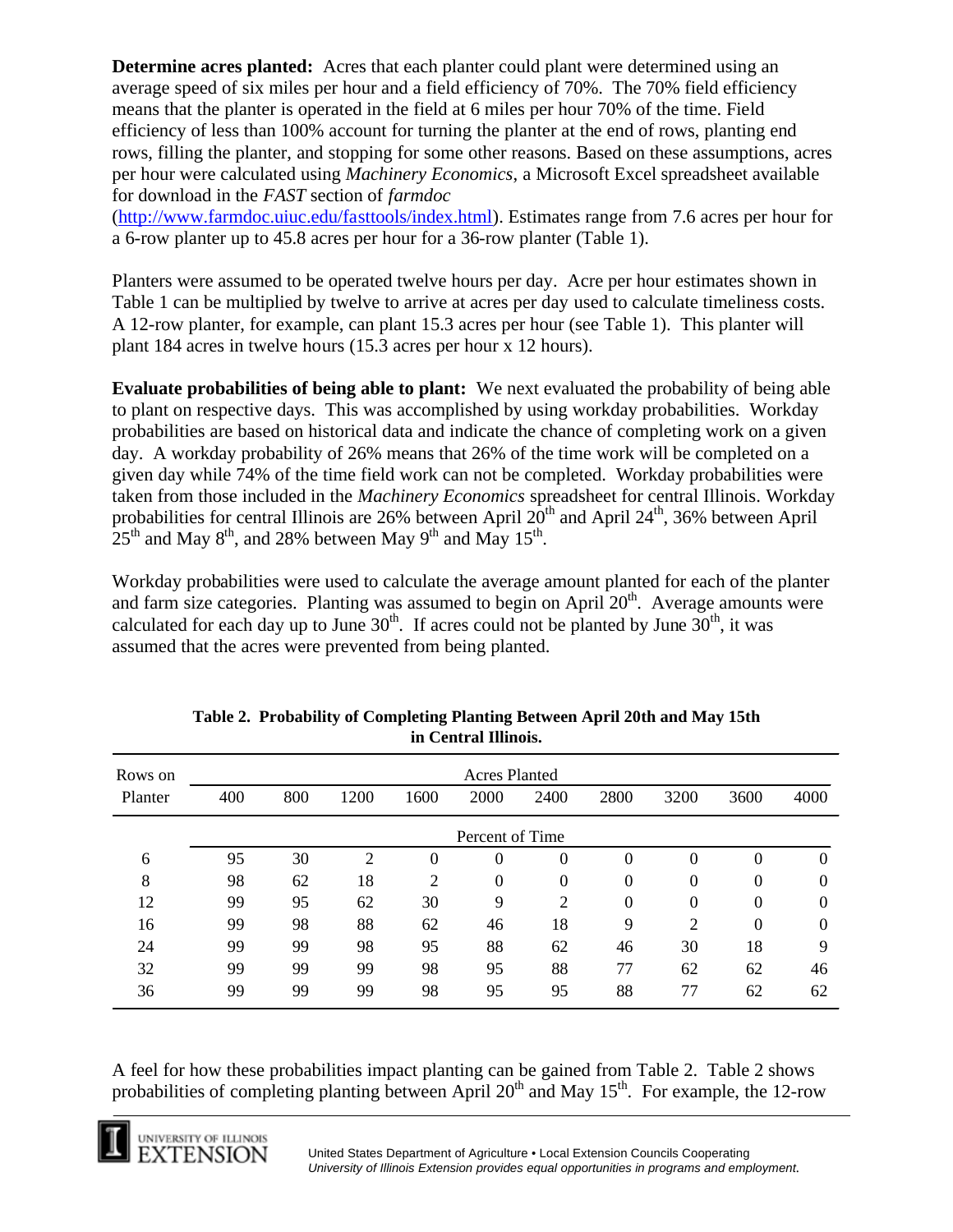planter has a 62% chance of completing planting between the above two dates for 1,200 acres. This means that in 62% of the years planting will be done by May  $15<sup>th</sup>$ . In 38% (100% - 62%) of the cases, planting will not be done by May 15<sup>th</sup>. As expected, chances of completion decrease as acres planted increase. A 12-row planter, for example, has a 99% chance of completing 400 acres between April 20th and May  $15^{th}$ , 95% of 800 acres, 62% of 1,200 acres, 9% of 2,000 acres, 2% of 2,400, and 0% chance for larger acreages.

# **Determine yield losses from untimely**

**planting:** Yield losses were estimated through yield functions obtained through conversations with Emerson Nafziger, a crop scientist at the University of Illinois. Corn yields per acres were estimated according to the following function (140 + 1.66 x D - .0303 x D x D, where D is the number of days from April 1). Yields from this function are shown



**Figure 1. Estimated Yields by Planting Date**

in Figure 1. The function reaches its maximum of 162 bushels on April  $27<sup>th</sup>$ . Yield losses equal the maximum yield minus the yield for each a given day. This procedure results in an estimated yield loss of 1 bushel per acre for corn planted on May  $5^{th}$ , 9 bushels on May  $15^{th}$ , and 34 bushels on May  $31<sup>st</sup>$ . The acre of corn planted on May  $5<sup>th</sup>$  would be assigned a yield loss of one bushel, on May  $15<sup>th</sup>$  of nine bushels, and so on.

For soybeans, yield losses were estimated to begin on May  $15^{th}$ . Between May  $15^{th}$  and May  $31^{st}$ , yields were projected to decline by .33 bushels per day for each day after May 15<sup>th</sup>. After May  $31<sup>st</sup>$ , the yield decline was projected at one bushel per day.

**State costs on a per acre basis:** Losses from the above functions were multiplied by the acres planted on each date. This result was then multiplied by respective corn and soybean prices (\$2.40 per bushel for corn and \$5.60 per bushel for soybeans). Total losses were then divided by the acres planted.

Losses associated with untimely planting are shown in Table 3. As expected, timeliness costs increase for a given size planter increases with acres planted. For example, a 12-row planter has an \$.86 timeliness cost for 400 acres, \$1.41 for 1,200 acres, \$12.02 for 2,400 acres, and \$32.81 for 3,600 acres.

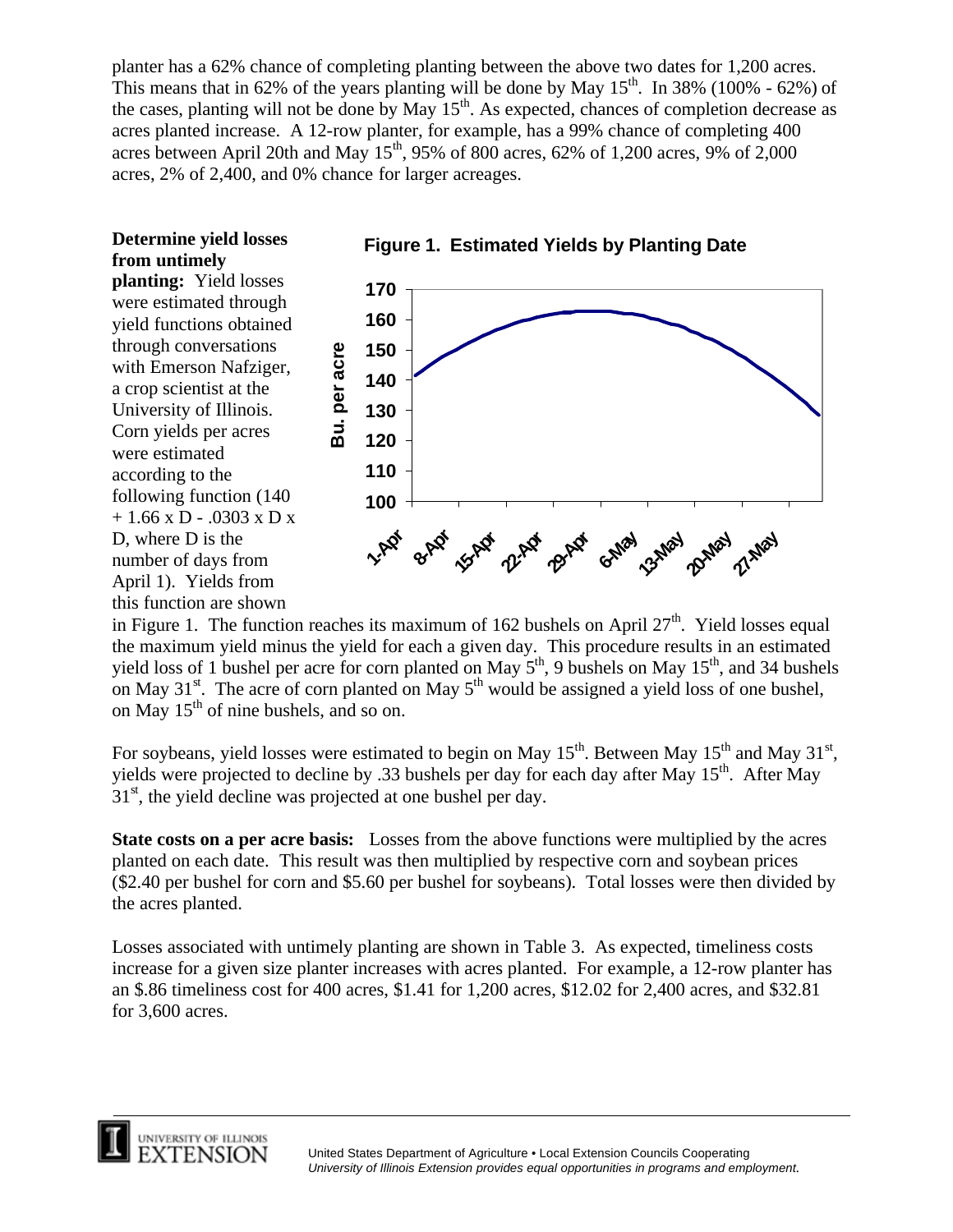| Rows on |      |      |       |       | <b>Acres Planted</b> |       |       |        |        |        |
|---------|------|------|-------|-------|----------------------|-------|-------|--------|--------|--------|
| Planter | 400  | 800  | 1200  | 1600  | 2000                 | 2400  | 2800  | 3200   | 3600   | 4000   |
|         |      |      |       |       | \$ per Acre          |       |       |        |        |        |
| 6       | 0.85 | 2.89 | 11.99 | 24.74 | 41.53                | 65.60 | 84.64 | 102.00 | 115.59 | 126.69 |
| 8       | 0.80 | 1.41 | 4.02  | 12.02 | 21.17                | 32.81 | 46.32 | 65.44  | 79.51  | 92.90  |
| 12      | 0.86 | 0.85 | 1.41  | 2.89  | 5.52                 | 12.02 | 17.83 | 24.82  | 32.81  | 41.63  |
| 16      | 0.87 | 0.80 | 0.86  | 1.41  | 2.86                 | 4.02  | 7.33  | 12.02  | 14.56  | 21.17  |
| 24      | 0.87 | 0.86 | 0.80  | 0.85  | 1.04                 | 1.41  | 2.00  | 2.89   | 4.02   | 5.52   |
| 32      | 0.00 | 0.87 | 0.83  | 0.80  | 0.85                 | 0.87  | 1.03  | 1.41   | 2.00   | 2.86   |
| 36      | 0.00 | 0.87 | 0.86  | 0.79  | 0.78                 | 0.85  | 1.04  | 1.03   | 1.41   | 2.00   |

**Table 3. Yield Losses from Untimely Planting.**

#### **Power Costs**

Power costs include charges for depreciation, interest, repairs, housing, insurance, fuel and lubrication, and labor. Planters were assumed to be purchased new and used for 10 years. Factors used to calculate cost include a 10-year useful life on planters, diesel fuel prices of \$1.00 per gallon, the interest rate of 8%, housing and insurance cost of 1%, and labor costs of \$12.50 per hour. Power costs were calculated using the *Machinery Economics* spreadsheet.

Table 4 shows power costs. For a given size planter, power costs tend to initially decrease as planted acres increase. After a certain farm size they then increase. For example, a 12-row planter has \$13.10 of power costs for a 400 acre farm. These costs then decrease to \$5.59 for a 2,800 acre farm. This decrease occurs because depreciation and interest cost are spread over more acres. Power costs then increase up to \$5.75 for a 4,000 acre farms. The increase occurs because repair costs increase with usage.

| Rows on | <b>Acres Planted</b> |       |       |       |             |       |       |       |       |       |  |
|---------|----------------------|-------|-------|-------|-------------|-------|-------|-------|-------|-------|--|
| Planter | 400                  | 800   | 1200  | 1600  | 2000        | 2400  | 2800  | 3200  | 3600  | 4000  |  |
|         |                      |       |       |       | \$ per Acre |       |       |       |       |       |  |
| 6       | 13.83                | 10.84 | 10.17 | 10.13 | 10.36       | 10.74 | 11.21 | 11.76 | 12.35 | 12.97 |  |
| 8       | 11.46                | 8.02  | 7.03  | 6.68  | 6.62        | 6.69  | 6.87  | 7.08  | 7.35  | 7.67  |  |
| 12      | 13.10                | 8.37  | 6.84  | 6.16  | 5.81        | 5.65  | 5.59  | 5.60  | 5.66  | 5.75  |  |
| 16      | 17.89                | 10.44 | 8.02  | 6.88  | 6.26        | 5.89  | 5.69  | 5.57  | 5.54  | 5.55  |  |
| 24      | 30.15                | 16.31 | 11.76 | 9.54  | 8.25        | 7.43  | 6.90  | 6.53  | 6.27  | 6.10  |  |
| 32      | 39.42                | 20.71 | 14.52 | 11.47 | 9.67        | 8.51  | 7.71  | 7.13  | 6.71  | 6.39  |  |
| 36      | 43.48                | 22.63 | 15.73 | 12.31 | 10.29       | 8.97  | 8.05  | 7.40  | 6.91  | 6.53  |  |

**Table 4. Power Costs for Different Planters Sizes and Acres Planted.**

Bolded numbers indicate the planter that has the lowest power costs for alternative acres planted. The 8-row planter has the lowest power costs for 400 acres (\$11.46 per acre) and 800 acre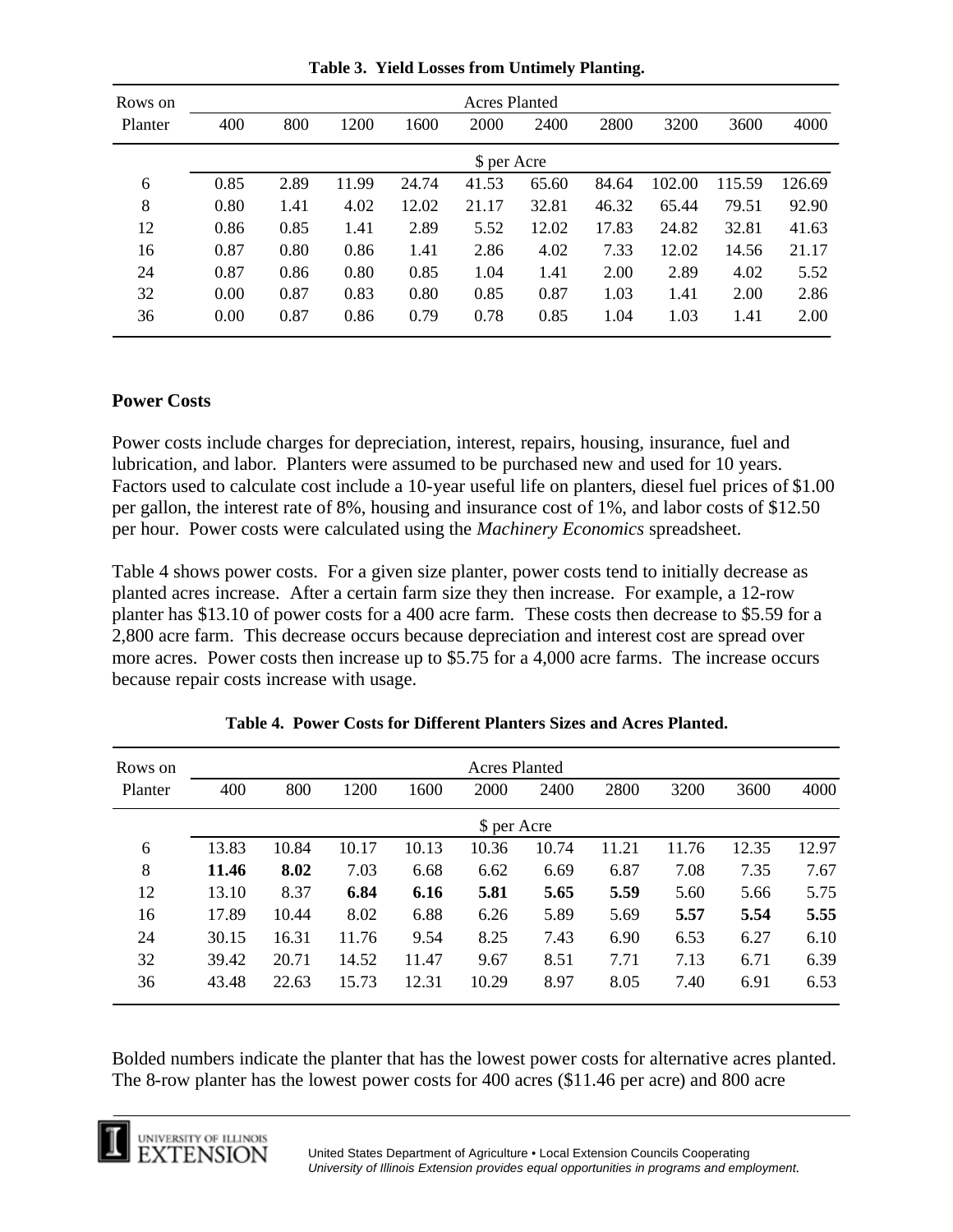(\$8.02) farm sizes. The 12-row planter has the lowest costs for the 1,200 acre through 2,800 acre categories. The 16-row planter is the lowest cost planter for the 3,200 through 4,000 acre categories.

## **Power and Timeliness Costs**

Estimates in Table 4 only include power costs and do not account for any losses due to untimely planting. The timeliness costs shown in Table 3 were added to the power costs shown in Table 4 to arrive at total power and timeliness costs. Total costs are shown in Table 5.

| Rows on | <b>Acres Planted</b> |       |       |       |             |       |       |        |        |        |
|---------|----------------------|-------|-------|-------|-------------|-------|-------|--------|--------|--------|
| Planter | 400                  | 800   | 1200  | 1600  | 2000        | 2400  | 2800  | 3200   | 3600   | 4000   |
|         |                      |       |       |       | \$ per Acre |       |       |        |        |        |
| 6       | 14.68                | 13.73 | 22.16 | 34.87 | 51.89       | 76.34 | 95.85 | 113.76 | 127.94 | 139.66 |
| 8       | 12.26                | 9.43  | 11.05 | 18.70 | 27.79       | 39.50 | 53.19 | 72.52  | 86.86  | 100.57 |
| 12      | 13.96                | 9.22  | 8.25  | 9.05  | 11.33       | 17.67 | 23.42 | 30.42  | 38.47  | 47.38  |
| 16      | 18.76                | 11.24 | 8.88  | 8.29  | 9.12        | 9.91  | 13.02 | 17.59  | 20.10  | 26.72  |
| 24      | 31.02                | 17.17 | 12.56 | 10.39 | 9.29        | 8.84  | 8.90  | 9.42   | 10.29  | 11.62  |
| 32      | 39.42                | 21.58 | 15.35 | 12.27 | 10.52       | 9.38  | 8.74  | 8.54   | 8.71   | 9.25   |
| 36      | 43.48                | 23.50 | 16.59 | 13.10 | 11.07       | 9.82  | 9.09  | 8.43   | 8.32   | 8.53   |

|  |  |  | Table 5. Power and Timeliness Costs. |  |
|--|--|--|--------------------------------------|--|
|--|--|--|--------------------------------------|--|

As shown in Table 5, the 8-row planter has the lowest costs for a 400 acre farm. The 12-row planter has lowest cost for 800 and 1,200 acres. The 16-row planter has the lowest costs for 1,600 and 2,000 acres. A 24-row planter has the lowest cost for a 2,400 acre farm. The 32-row planter has lowest cost for a 2,800 acre farm and 36-row planters have lowest costs for 3,200 through 4,000 acre farms.

Including timeliness costs changes planters with the least costs. For example, the 36-row planter has the lowest cost for 3,200 acre and above acre sizes when timeliness costs are included (Table 5). When only power costs are included, a 16-row planter has lower costs for 3,200 and above farm sizes (Table 4). Hence, including timeliness costs is important because least cost planter differ when timeliness costs are included from least cost planters when timeliness costs are not included.

#### **Summary**

This article reports on results of a study that examined planter costs for alternative planter sizes. Costs included both timeliness and power costs. For planted acres ranging from 400 to 4,000 acres, the planter with the least costs range from an 8-row planter up to a 36-row planter.

The above results depend on the assumptions used in calculating costs. Of particular importance is the acres planted per day. Planting more hours per day could result in a smaller planter size